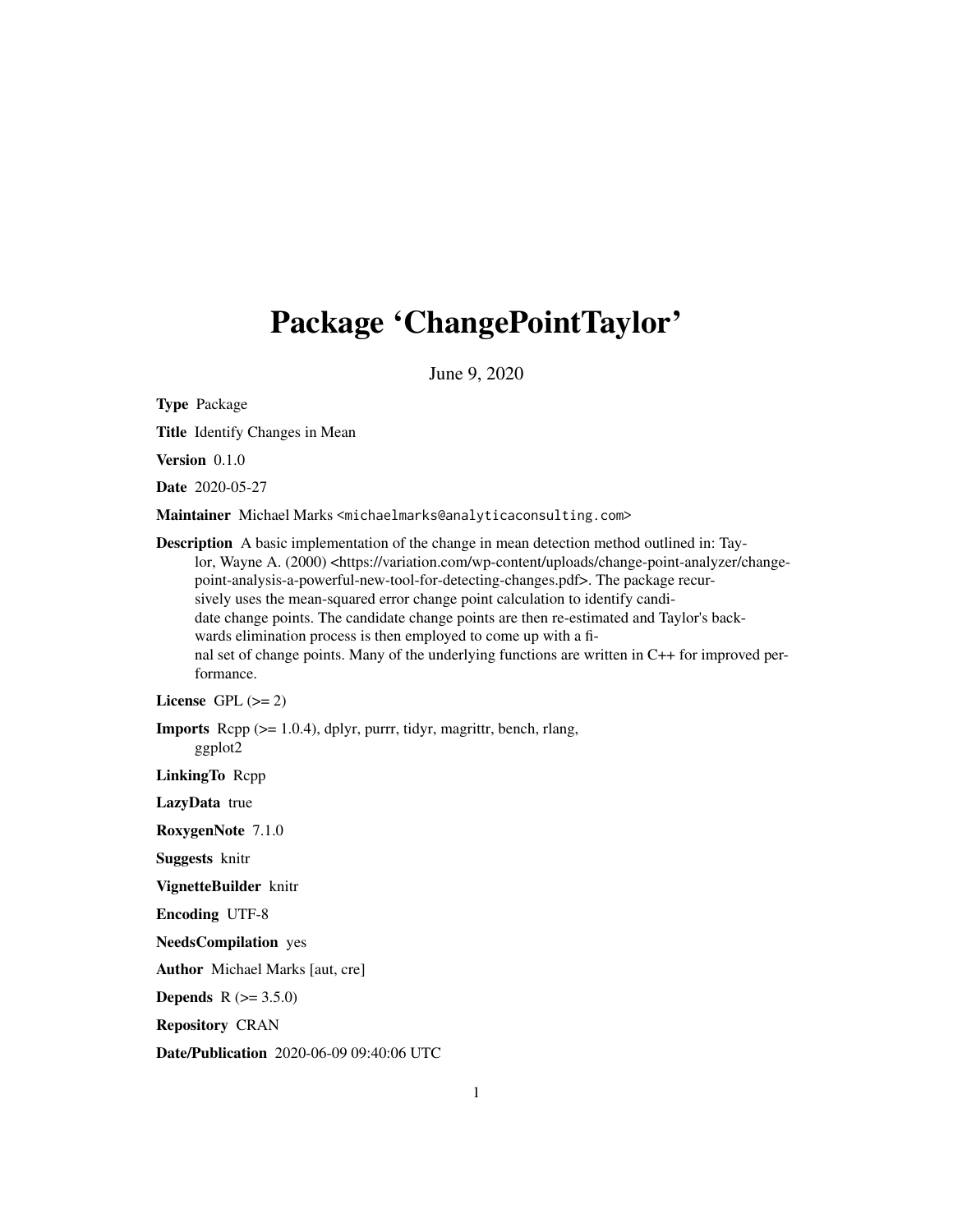### <span id="page-1-0"></span>R topics documented:

| Index |  |
|-------|--|
|       |  |
|       |  |
|       |  |

ChangePointAnalyzer-package

*A short title line describing what the package does*

#### Description

A more detailed description of what the package does. A length of about one to five lines is recommended.

#### Details

This section should provide a more detailed overview of how to use the package, including the most important functions.

#### Author(s)

Your Name, email optional.

Maintainer: Your Name <your@email.com>

#### References

This optional section can contain literature or other references for background information.

#### See Also

Optional links to other man pages

#### Examples

```
## Not run:
   ## Optional simple examples of the most important functions
   ## These can be in \dontrun{} and \donttest{} blocks.
```
## End(Not run)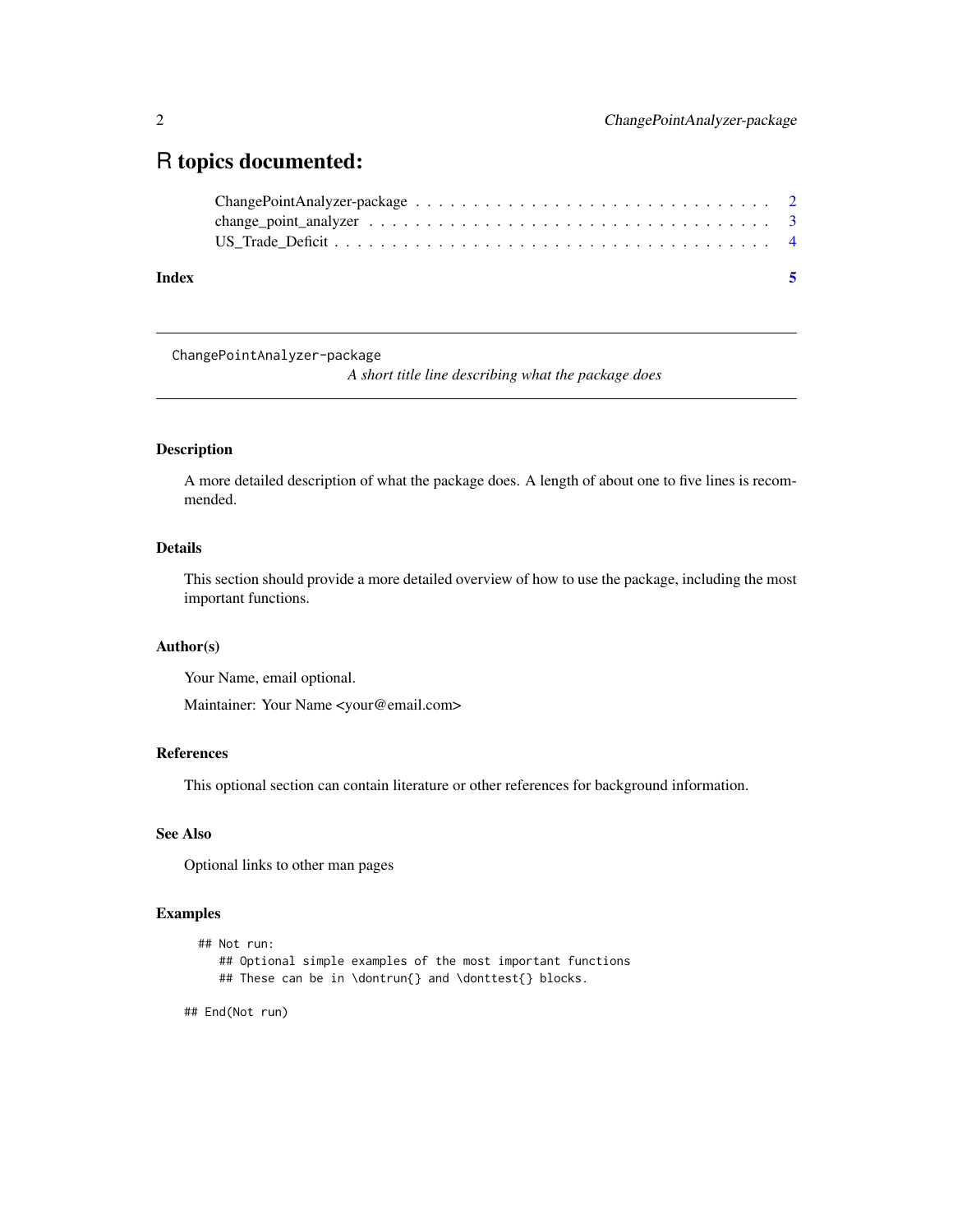#### <span id="page-2-0"></span>Description

a simple implementation of the change in mean detection [methods](https://variation.com/wp-content/uploads/change-point-analyzer/change-point-analysis-a-powerful-new-tool-for-detecting-changes.pdf) developed by Wayne Taylor and utilized in his [Change Point Analyzer](https://variation.com/product/change-point-analyzer/) software. The package recursively uses the 'MSE' change point calculation to identify candidate change points. Taylor's backwards elimination process is then employed to come up with a final set of change points.

#### Usage

```
change_point_analyzer(
  x,
 labels = NA,
 n_bootstraps = 1000,
 min\_candidate\_conf = 0.5,
 min_t = 0.9,
 CI = 0.95)
```
#### Arguments

| $\mathsf{x}$       | a numeric vector                                                                                                                                                          |  |  |
|--------------------|---------------------------------------------------------------------------------------------------------------------------------------------------------------------------|--|--|
| labels             | a vector the same length as x. Will generate labels for the change points in the<br>output dataframe.                                                                     |  |  |
| n_bootstraps       | an integer value. Determines the number of bootstraps when calculating the<br>change confidence level.                                                                    |  |  |
| min_candidate_conf |                                                                                                                                                                           |  |  |
|                    | a value between 0 and 1. The minimum change confidence level to become a<br>candidate change point before re-estimation and backwards elimination.                        |  |  |
| min_tbl_conf       | a value between 0 and 1. The minimum change confidence level below which<br>a candidate change point will be eliminated after re-estimation and backwards<br>elimination. |  |  |
| СI                 | a value between 0 and 1. The value of the confidence interval.                                                                                                            |  |  |

#### Value

a dataframe containing the change points, their confidence levels, and other relevant information

#### References

[Taylor, W. A. \(2000\). Change-point analysis: a powerful new tool for detecting changes.](https://variation.com/wp-content/uploads/change-point-analyzer/change-point-analysis-a-powerful-new-tool-for-detecting-changes.pdf)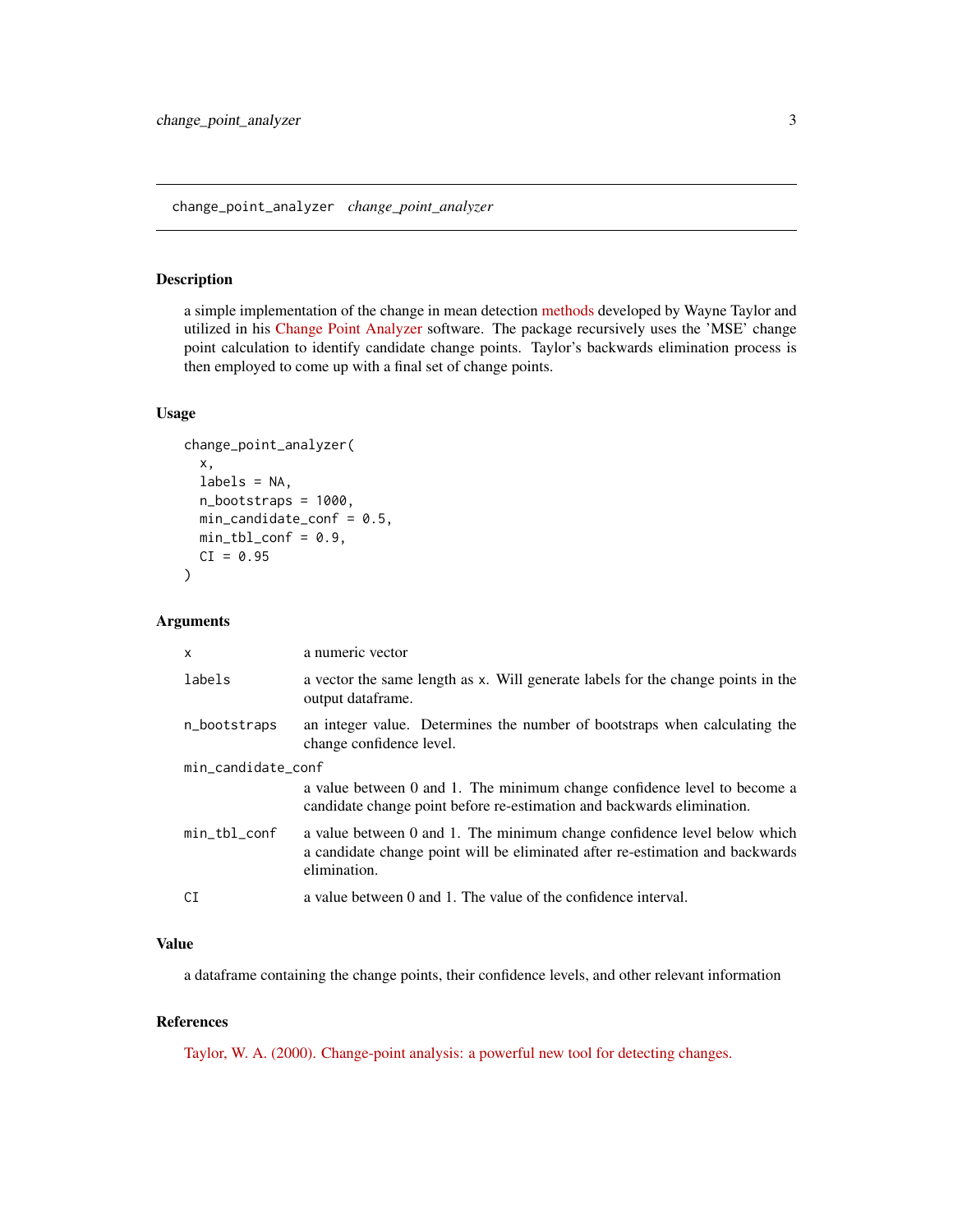#### Examples

```
x <- US_Trade_Deficit$deficit_billions
label_vals <- US_Trade_Deficit$date
change_point_analyzer(x)
change_point_analyzer(x, label = label_vals)
change\_point\_analyzer(x, label = label\_vals, n\_bootstrap = 10000)change_point_analyzer(x, label = label_vals, min_candidate_conf = 0.66, min_tbl_conf = 0.95)
```
US\_Trade\_Deficit *US Trade Deficit Data: 1987-1988.*

#### Description

A replication of the US Trade Deficit data used in [Taylor's manuscript.](https://variation.com/wp-content/uploads/change-point-analyzer/change-point-analysis-a-powerful-new-tool-for-detecting-changes.pdf)

#### Usage

US\_Trade\_Deficit

#### Format

A data frame with 24 rows and 2 variables:

date observation month

deficit\_billions US trade deficit in billions of dollars ...

<span id="page-3-0"></span>